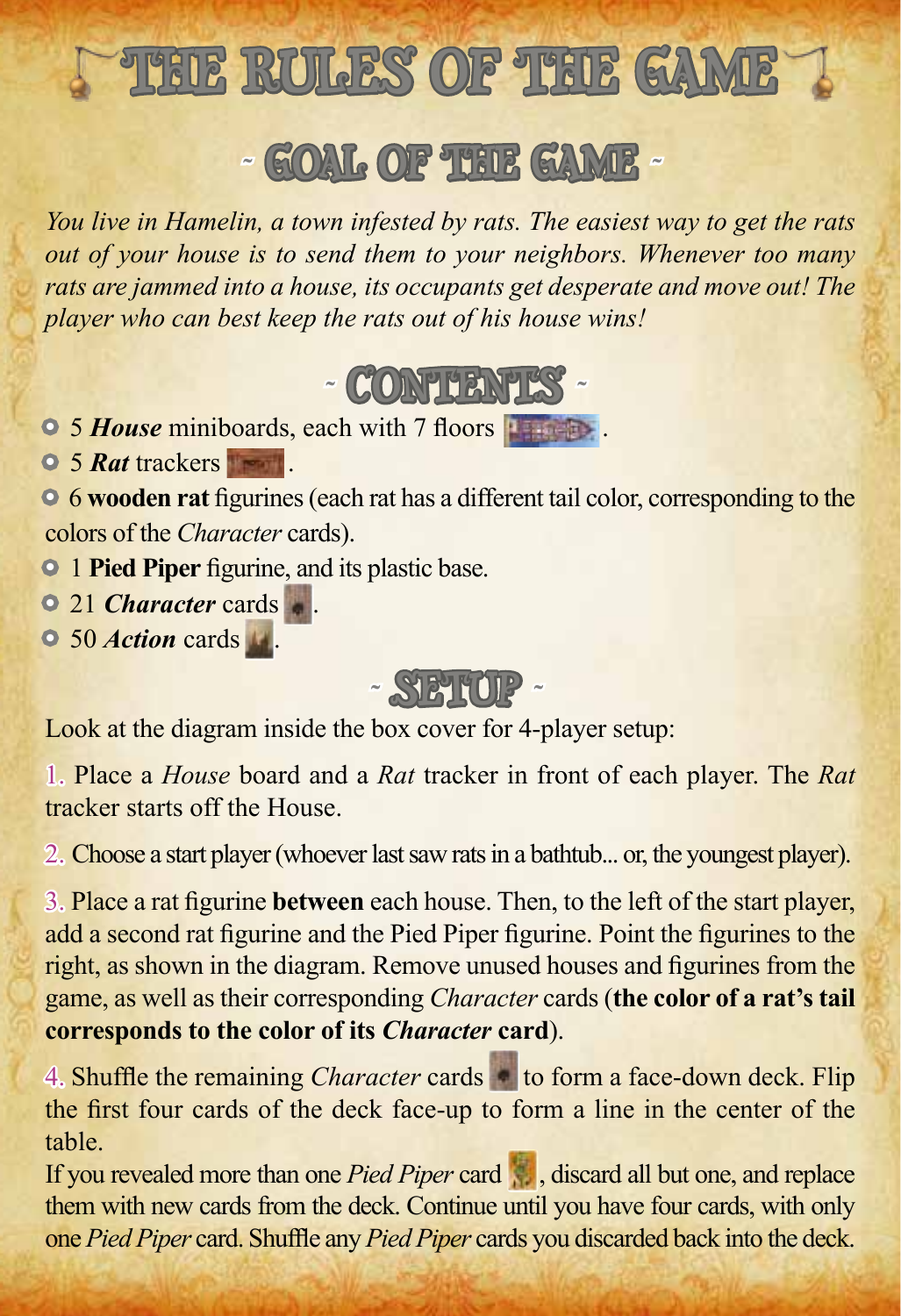5. Shuffle the *Action* cards to form a face-down deck. Then deal four *Action* cards to each player.

## *Setup for 2 Players*

This is similar to 4-player setup, with the following differences:

- The two players and their houses sit opposite each other. The other two houses between them (one on each side) are neutral, and belong to nobody.

- Each player receives a *Rat* tracker that goes on his house. The neutral houses between the players do not get a *Rat* tracker.

# *˜* playing the game *˜*

## *Game Concept*

The *Action* cards allow you to move figurines: either rats or the Pied Piper. Whenever a rat figurine passes a house, that house's *Rat* tracker moves up 1. When the Pied Piper passes a house, he lures rats out of the house. That house's *Rat* tracker moves down 1. Whoever has the fewest rats in his house at the end of the game is the winner.

## *Game Turn*

To start the game, the start player places an *Action* card from his hand face-up on a *Character* card. Then draw an *Action* card to refill your hand to four cards.

From then on, everyone plays in counterclockwise order (in the direction of the green arrows on the houses' weathervanes **b**).



On your turn, do the following phases in this order:

1. Place an *Action* card face-up on a *Character* card.

2. Place a second *Action* card face-up **on a different** *Character* **card**.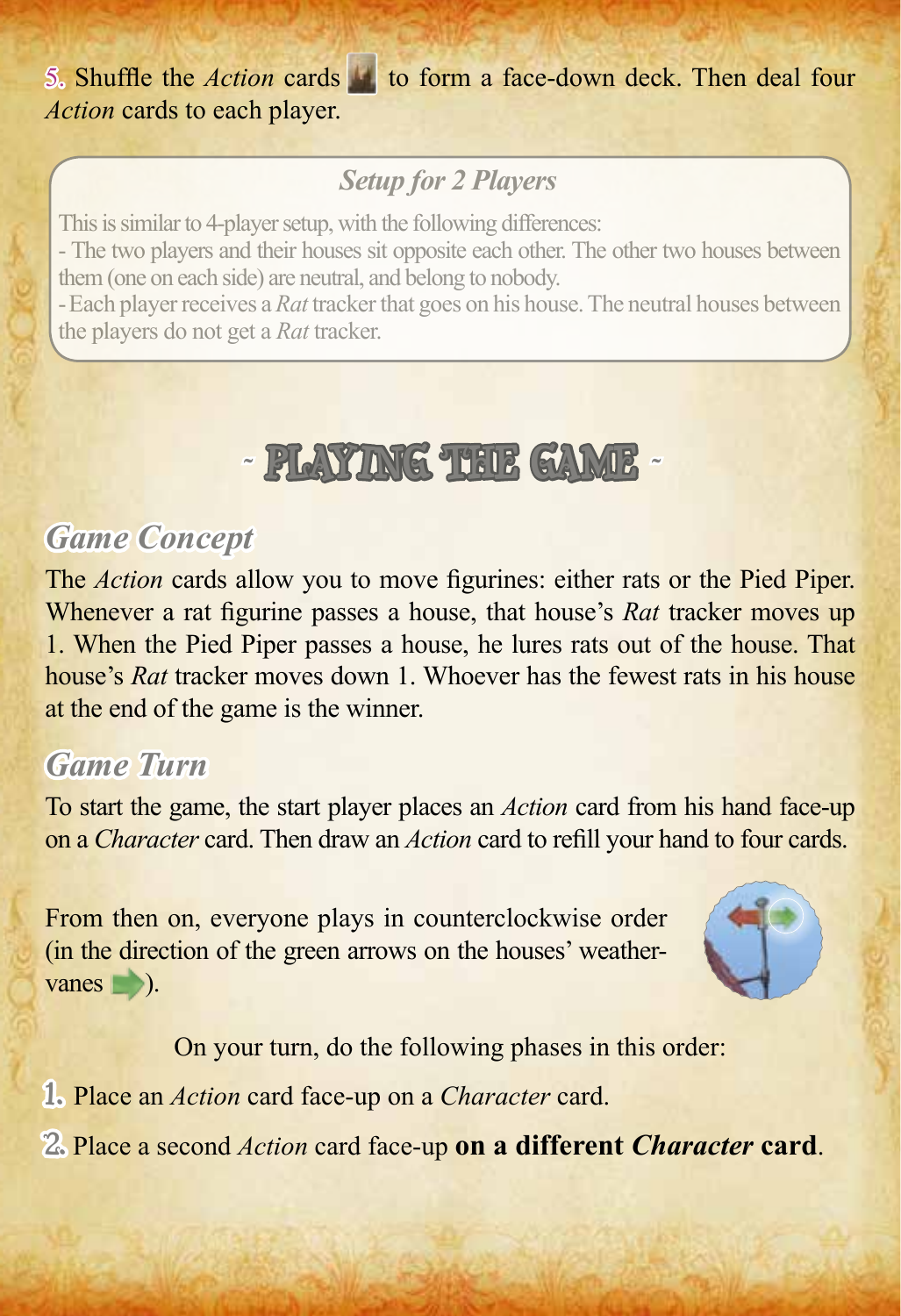3. After placing your *Action* cards, check to see if a *Character* card is activated. **If a Character card has two** *Action* **cards, this character activates! Move that character's figurine as the** *Action* **cards on it direct. Move in the order the cards were played (top card, then bottom card).**

If two *Character* cards activate, you decide which character goes first. Once you resolve the *Action* cards, discard them face-up. Also discard any *Character* cards face-up that activated this turn (to a different discard pile), and replace them with new cards from the *Character* deck. If the *Character* card deck is empty, shuffle the discarded *Character* cards to form a new deck.

#### *See the end of the rulebook for descriptions of the card effects.*

4. Finally, draw two *Action* cards to refill your hand to four cards. If the *Action* card deck is empty, shuffle the discarded *Action* cards to form a new deck.

> Then play passes to the right (in the direction of the green arrow  $\Box$ ).

## *Rules of Being a Good Neighbor:*

*Rule #1*

*You cannot place two Action cards on the same Character card in a single turn. (You can add a second Action card to one placed on a previous turn.)*

## *Rule #2*

*Rat and Pied Piper figurines obey the same movement rules. The only difference is what happens when they pass through a house*  $($   $\bullet$  or  $\bullet$  ):

*- A rat raises the house's Rat tracker 1 floor. - The Pied Piper lowers the house's Rat tracker 1 floor.*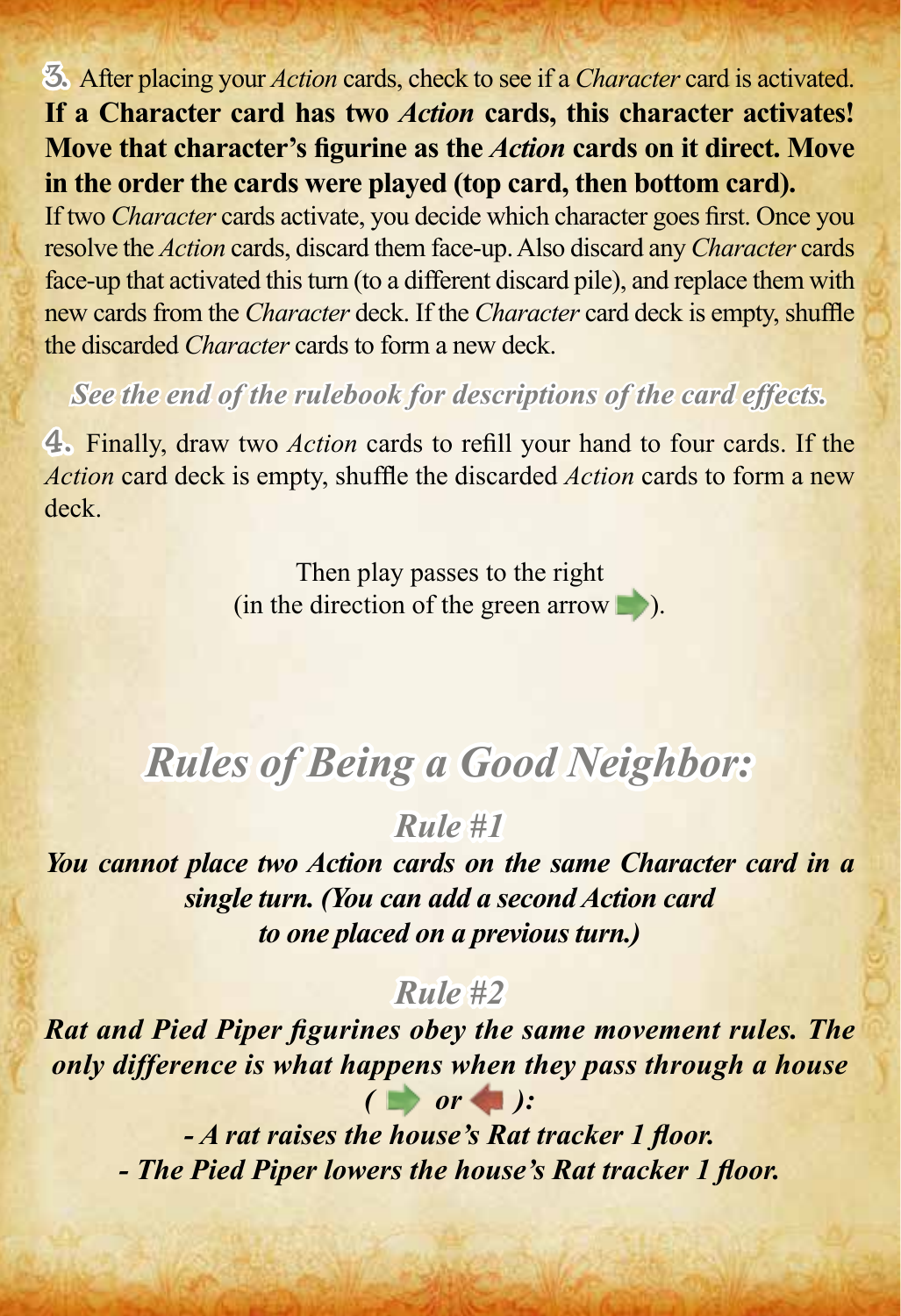#### *Example of a turn:*

*It's Maya's turn, and she plays the following cards:* 







*through the house in front of it, which raises that house's Rat tracker 1 floor. Then it walks back through the same house, again raising the house's Rat tracker 1 floor.*



*The Character card showing the yellow rat is discarded, then replaced with a new card from the Character deck. The two Action cards that moved the yellow rat are also discarded. Finally, Maya draws two new Action cards to refill her hand. Now it is her right neighbor's turn to play.*

## *Player Elimination*

**If your** *Rat* **tracker reaches the roof of your house after an** *Action* **card resolves, you immediately flee your rat-infested house, and are out of the game.**

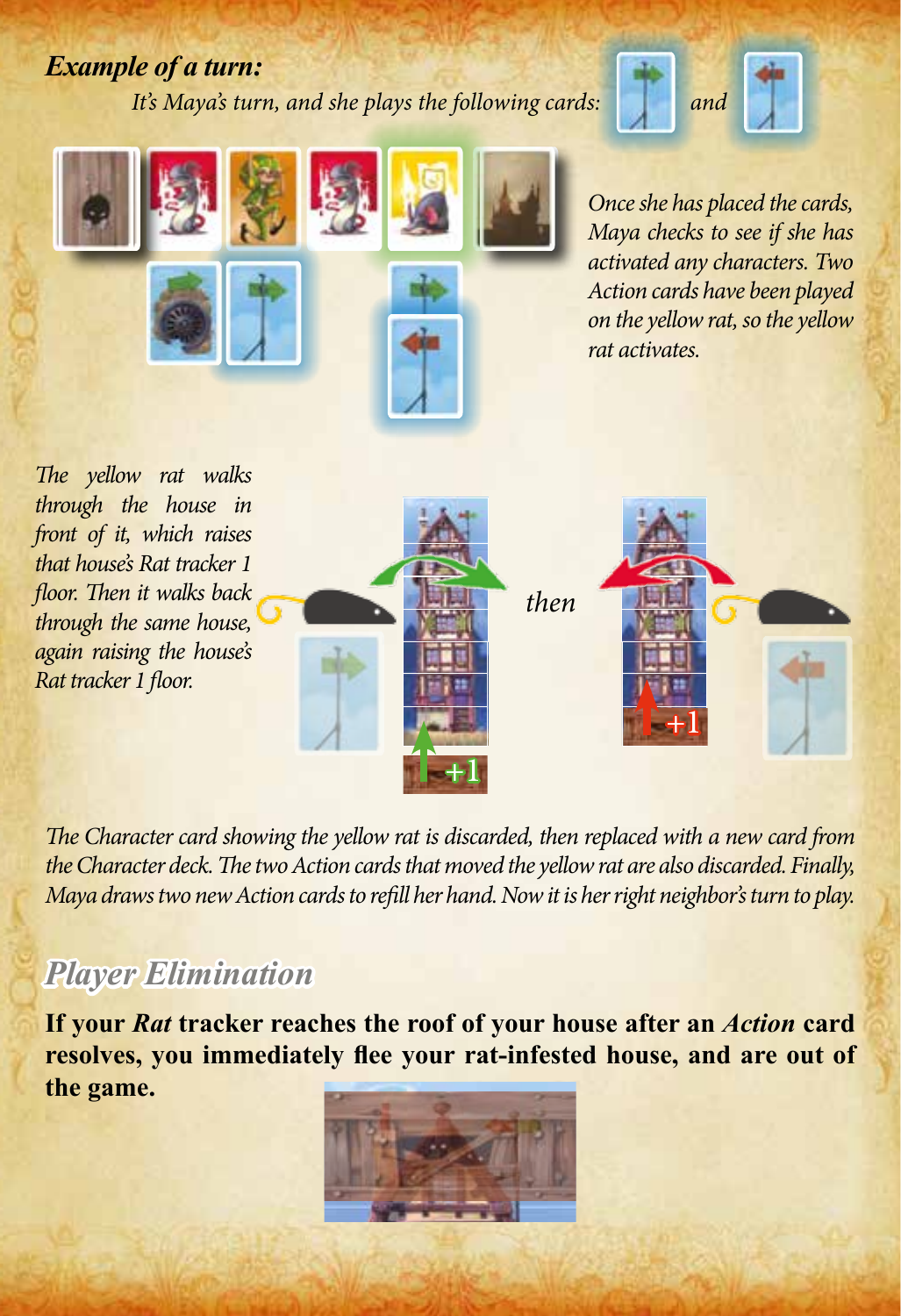Remove your house from the game. The player whose turn it is claims your *Rat* tracker (and any *Rat* trackers you collected from other eliminated players).

In addition, any figurines that were on either side of your removed house now gather together in the gap. Your two next-door neighbors are now neighbors with each other.



If you were eliminated by a character's first action, the second action takes effect right after your elimination finishes. It happens in the new neighborhood, without your house.

#### *Reminder for 2 Players*

The neutral houses that sit between the two players do not have *Rat* trackers. They can never be eliminated from the game. You still count them just like a player's houses when moving figurines, though.

# *˜* end of the game *˜*

**The game ends as soon as only 2 players are left in the game.** Even if a character's first action reduces the player count to 2, the game ends immediately, with no second action.

The winner is the remaining player with the lower *Rat* tracker.

If there is a tie, whichever player claimed more *Rat* trackers wins. If a tie still remains, play a rematch!

*End of the Game for 2 Players*

The game ends as soon as one player's *Rat* tracker reaches the roof of his house. His opponent immediately wins the game.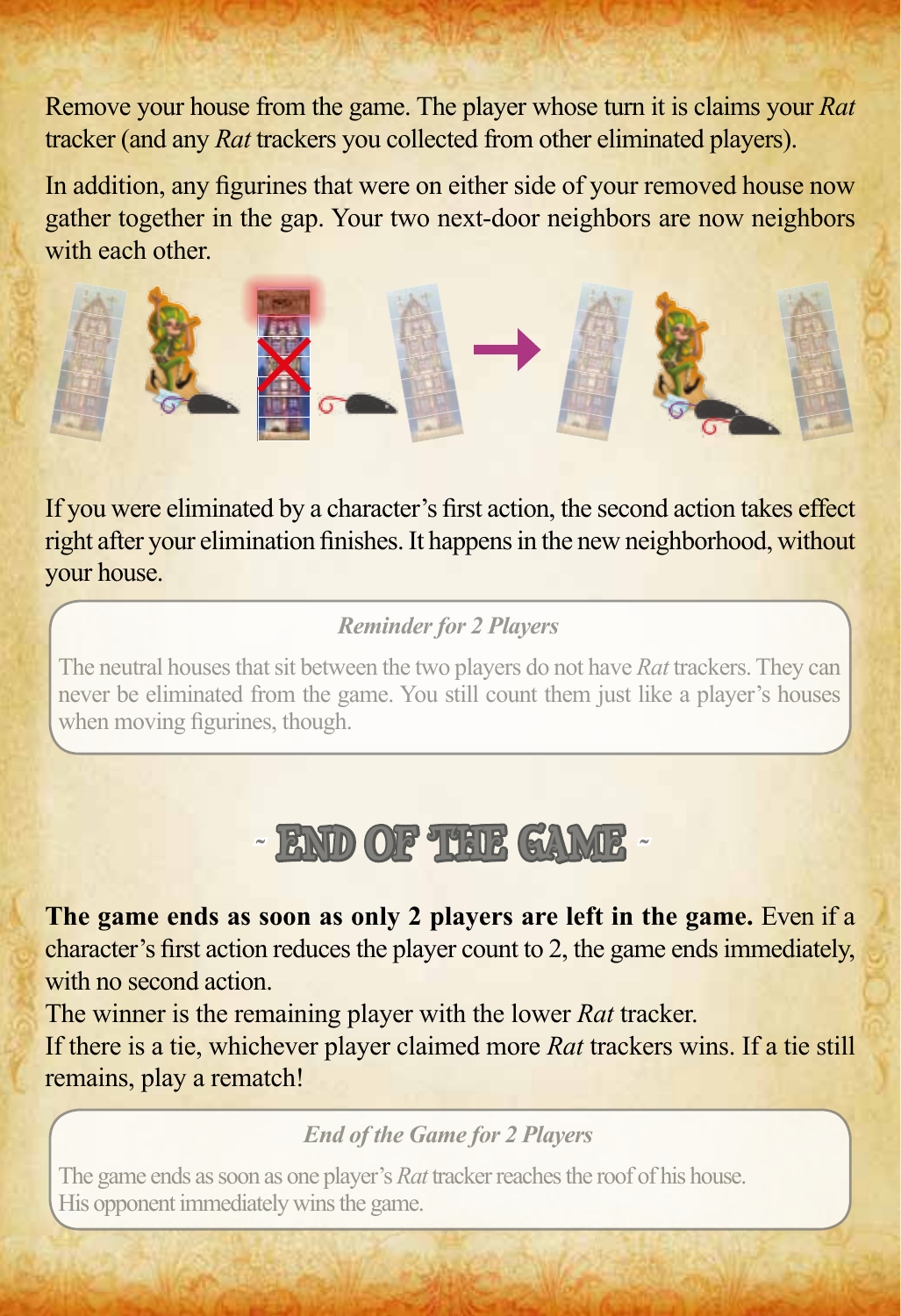# **~ Lift. THES TO REMEMBER ~**

• There can never be more than two *Action* cards on the same *Character* card. Two *Action* cards will activate a *Character* card after the card-placing phase.

• You cannot place two *Action* cards on the same *Character* card in a single turn. You can add a second *Action* card to one placed on a previous turn.

• The Rat and Pied Piper figurines obey the same movement rules. The only difference is what happens when they pass through a house  $($   $\bullet$  or  $\bullet$  ): **A rat raises the house's** *Rat* **tracker 1 floor. The Pied Piper lowers the house's** *Rat* **tracker 1 floor .**

# *˜* variants *˜*

## *"Rugrats" Variant*

During setup, remove the special Action cards *+1* and *Melody*. They are not used in this variant.

During the game, when you place an *Action* card on a character, apply its effect **immediately** (do not wait until two *Action* cards are on it). Leave the first *Action* card on the *Character* card after resolving it.

You discard the *Character* card and the two *Action* cards only after resolving the character's second *Action* card. Then replace the *Character* card as usual.

## *"A Happy Life is a Secret Life" Variant*

On your turn, you can place one of your two *Action* cards face-down (either your first or your second card can be face-down).

Face-down cards are revealed when the *Character* card activates (when two *Action* cards are on it after the card-placing phase).

In the same way, on the first turn, the first player can play his one and only card face-down.

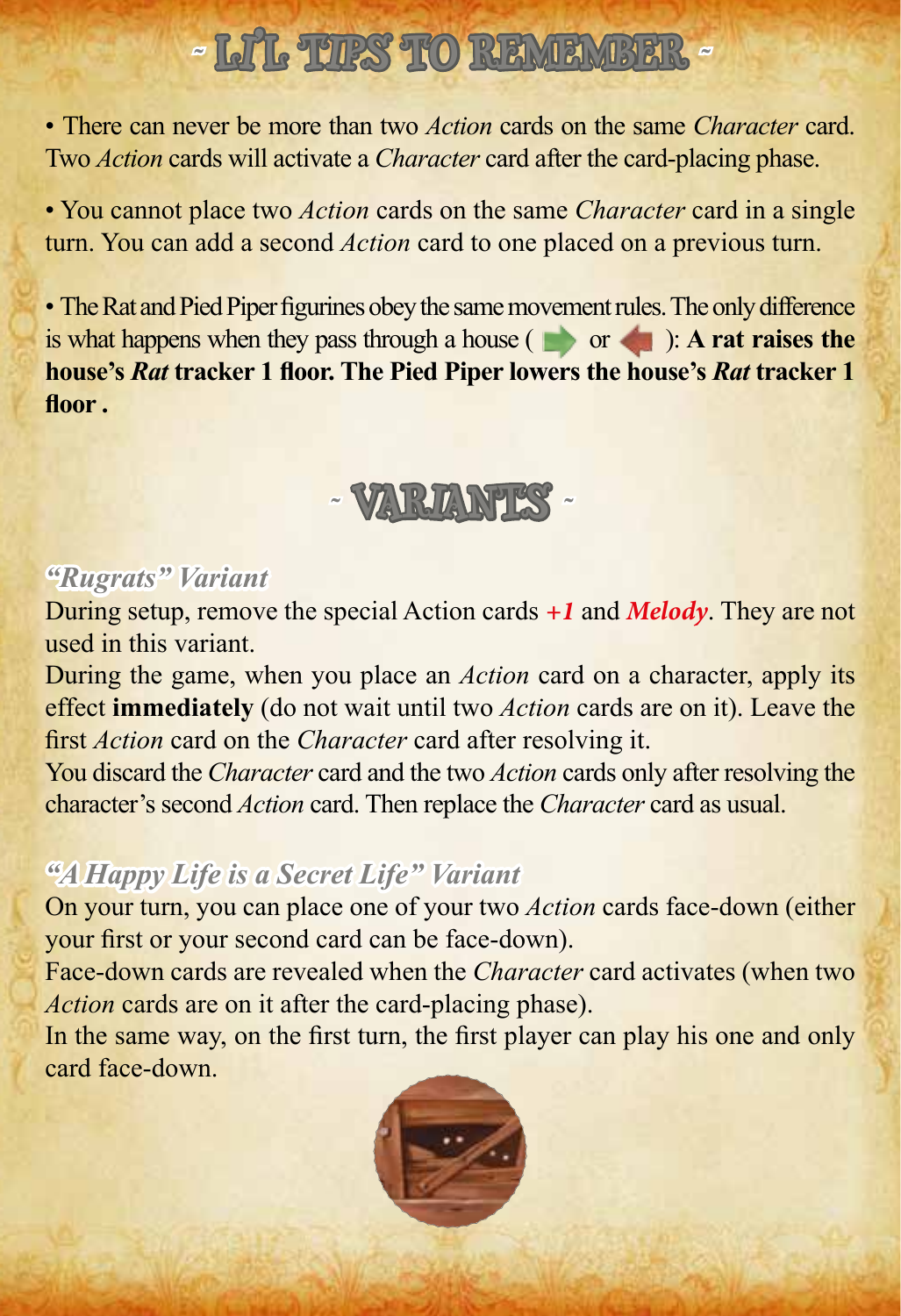# *˜* The 4 Basic Action Cards *˜*



The figurine moves through the house **in front** of it, following the green arrow.

**- If it was a rat, raise the house's** *Rat* **tracker 1 floor. - If it was the Pied Piper, lower the house's** *Rat* **tracker 1 floor.** The figurine ends its movement to the right of the house it passed through.



The figurine moves through the two houses **in front** of it, following the green arrows.

**- If it was a rat, raise each of the two houses'** *Rat* **trackers 1 floor.**

**- If it was the Pied Piper, lower each of the two houses' Rat trackers 1 floor.**

The figurine ends its movement to the right of the second house it passed through.



The figurine moves through the house **behind** it, following the red arrow.

**- If it was a rat, raise the house's** *Rat* **tracker 1 floor.**

**- If it was the Pied Piper, lower the house's** *Rat* **tracker 1 floor.** The figurine ends its movement to the left of the house it passed through.



The figurine slips through the sewer past the house **in front** of it, following the green arrow.

**Regardless of whether it was a rat or the Pied Piper, the house's** *Rat* **tracker doesn't change.**

The figurine ends its movement to the right of the house it passed through.